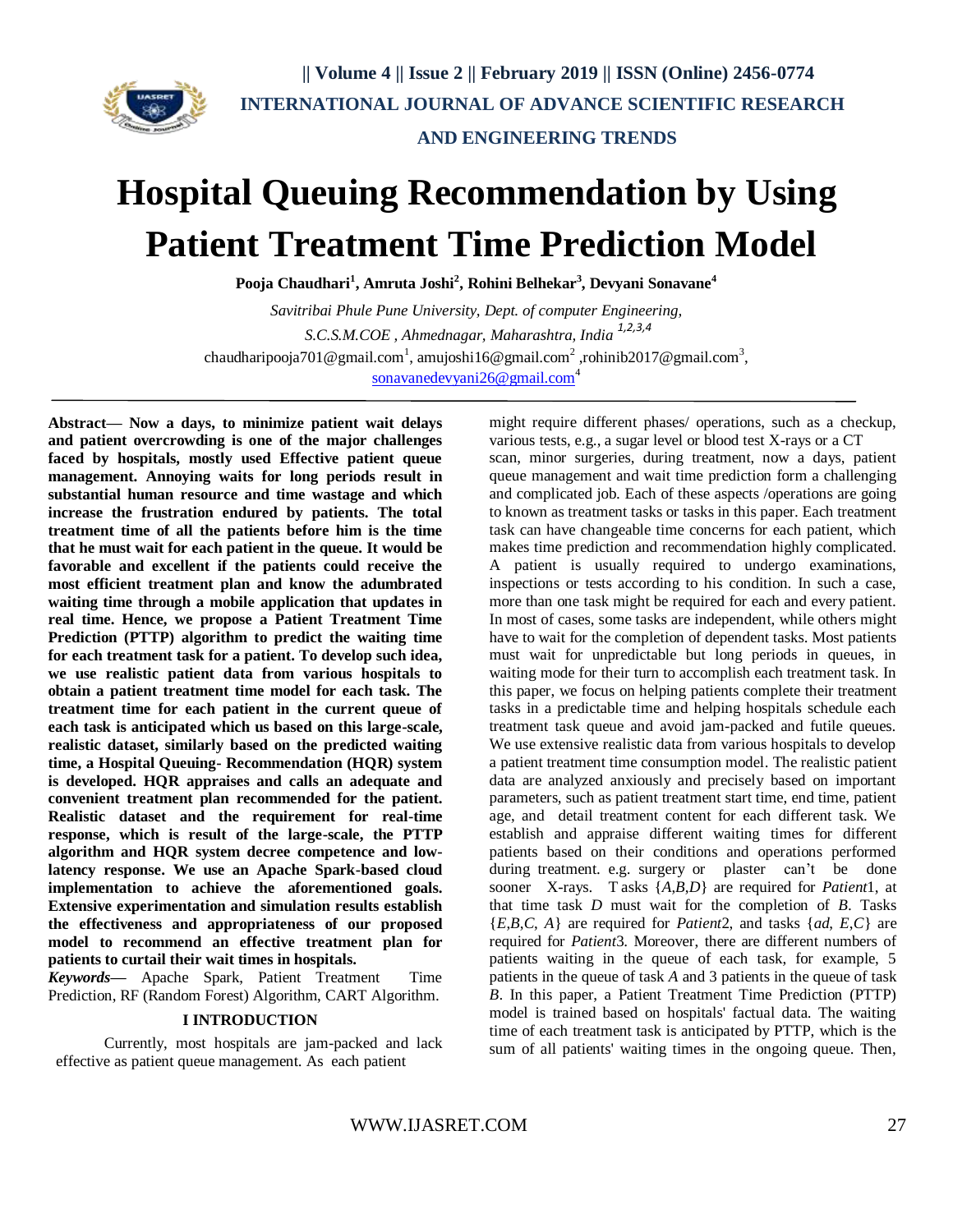

# **|| Volume 4 || Issue 2 || February 2019 || ISSN (Online) 2456-0774 INTERNATIONAL JOURNAL OF ADVANCE SCIENTIFIC RESEARCH**

# **AND ENGINEERING TRENDS**

according to each patient's requested treatment tasks, a Hospital Queuing-Recommendation (HQR) system recommends an adequate and comfortable treatment strategy with the infinitesimal waiting time for the patient.

### **II METHODOLOGY**

a. Acquiring input data that is outcome of different procedures, tasks and strategies: medium sized Hospital has the capacity of 9000 to 15000 number of patients per day depending on certain statistics and figures while 120000 to 200000 are number of treatment records that is input in hospital database. These inputs are gathered from many procedures conducted in a medical institution like medical examination or tests of a patient, registration of admission procedure, Drug Delivery, inspection, discharge card information of patient, prescription of patient, payment of bills and many other procedures. Various database formats are used to store the input data for different treatment procedures.

b. Selecting the data dimensions that are unique: The input data which is generated inside a hospital under treatment procedures from various tasks are created in different contents and different formats in addition to the various dimensions. We have to decide on correlative features of the input data in order to train the model for the time employment of a patient for each procedure which is already conducted. The information can be a patient's card number, gender, age of the patient, date of birth of patient etc. The information related to the treatment procedure and the time taken for treatment or task can be another feature. There are more innovative aspects of the treatment data which will not be taken for the reason that they are useless to the PTTP algorithm which we are going to use in our project. These include data such as name of the patient, telephone number or address, gender, age of patient or date of birth of patient etc.

c. Calculation of feature variables that are new to the input data: many features that are vital to the input data has to be calculated in order to train the PTTP model. These attributes or features include the consumption of time taken by a patient for every treatment procedure that is going to apply, the time of the treatment such as the day or date and the time range or treatment that is conducted.

### **III ARCHITECTURE DESIGN**

In this project, a Patient Treatment Time Prediction (PTTP) model is trained and which is based on hospitals' historical data. The waiting time of each treatment task is calculated and finally predicted by PTTP, which is the summation of all patients' waiting time in the present queue. Then, according to each patient's requested treatment tasks, a Hospital Queuing-Recommendation (HQR) system

recommends an adequate and agreeable cure plan with the least waiting time for the patient.



# *Figure 1. System Architecture.*

## **IV ADVANTAGES**

- 1. Reduces the patients waiting time.
- 2. Help to manage hospitals schedule each treatment task queue.
- 3. Avoid jam-packed and ineffective queues.

#### **V CONCLUSION**

In this paper, we have presented an technique a PTTP algorithm which is supported huge data information and so the Apache Spark cloud environment is planned. A random forest optimization algorithm is behaved for the PTTP

model. The queue waiting time of each treatment task is supported the trained PTTP model. A parallel HQR system is developed, and which is a economical and convenient treatment plan is suggested for each patient. Comprehensive experiments and application results show that our PTTP algorithmic rule and HQR system succeed high skillfulness and performance.

# **ACKNOWLEDGEMENT**

First and foremost, we would like to thank our guide, Prof.Tambe.R.S for his guidance and support. We will forever remain grateful for the support and guidance extended by guide, in making this report. Through our many discussions,